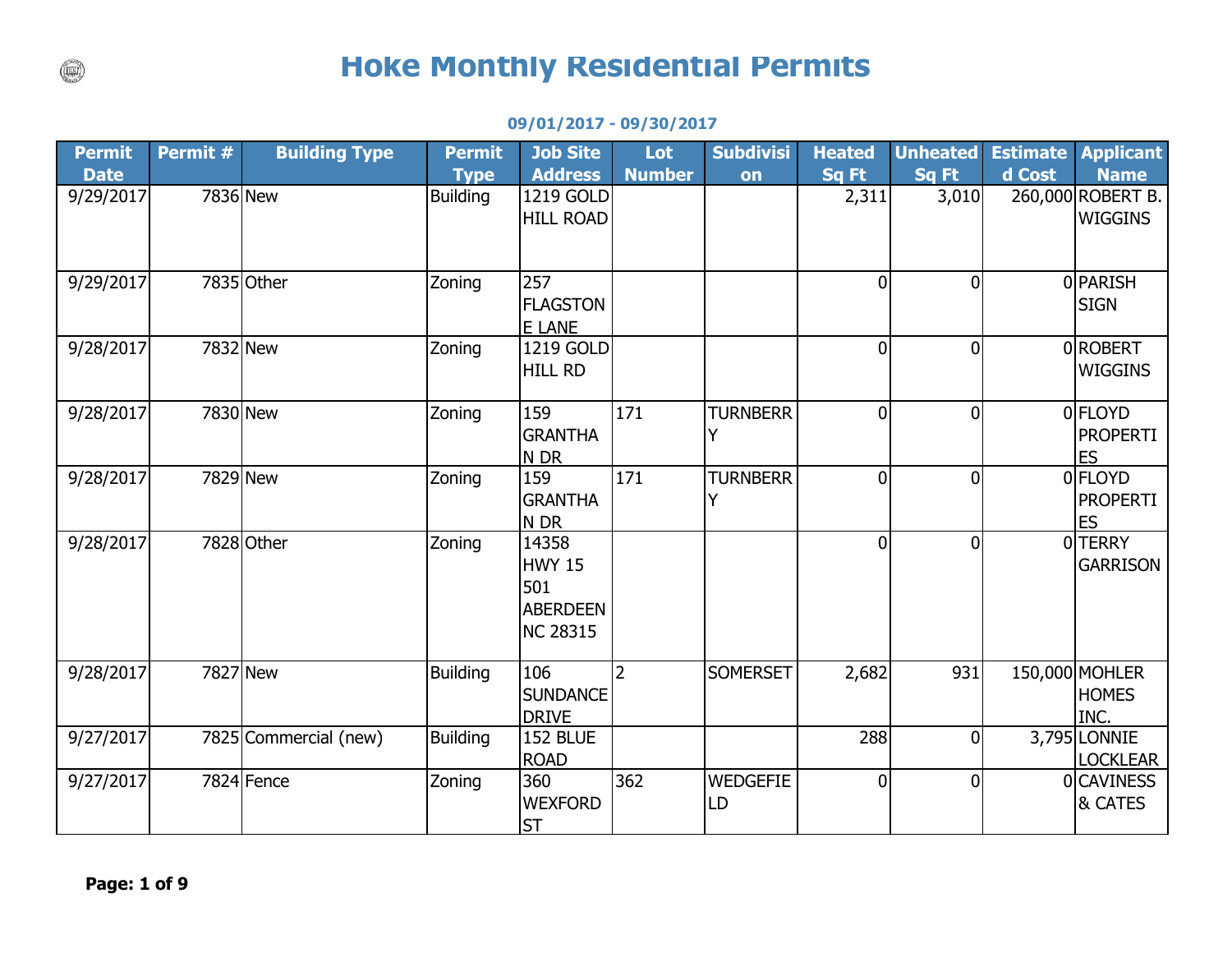| 9/27/2017 | 7823 Fence      | Zoning          | 436<br><b>WEXFORD</b>                                | 366          | <b>WEDGEFIE</b><br>LD         | $\overline{0}$ | $\overline{0}$ |              | 0CAVINESS<br>& CATES                |
|-----------|-----------------|-----------------|------------------------------------------------------|--------------|-------------------------------|----------------|----------------|--------------|-------------------------------------|
| 9/27/2017 | 7822 Fence      | Zoning          | <b>ST</b><br>270<br><b>FALLING</b><br><b>LEAF DR</b> |              |                               | $\overline{0}$ | $\mathbf 0$    |              | <b>OSHANNON</b><br><b>GADDIS</b>    |
| 9/27/2017 | 7821 Fence      | Zoning          | 116<br><b>BEVERLY</b><br>CT                          |              |                               | $\overline{0}$ | $\overline{0}$ |              | 0JOHN<br><b>STOCKTON</b>            |
| 9/26/2017 | 7814 New        | Zoning          | $\overline{223}$<br><b>JOHNSON</b><br>POND RD        |              |                               | $\overline{0}$ | $\overline{0}$ |              | 0CIARA<br><b>BRANCH</b>             |
| 9/25/2017 | 7812 Doublewide | Building        | 258<br><b>ALBERT</b><br><b>CURRIE</b><br><b>ROAD</b> |              |                               | $\overline{0}$ | $\overline{0}$ |              | 0JODY RAY<br><b>JONES</b>           |
| 9/25/2017 | 7810 New        | <b>Building</b> | 112<br>TRANQUIL<br><b>ITY DRIVE</b>                  | $\mathbf{1}$ | <b>WHISPERI</b><br>NG WINDS   | 2,946          | 828            |              | 200,000 LUMBEE<br>QUALITY           |
| 9/22/2017 | 7808 Garage     | <b>Building</b> | 4356<br><b>BALFOUR</b><br><b>ROAD</b>                |              |                               | $\overline{0}$ | 944            |              | 10,000 ROBERT<br><b>WOMACK</b>      |
| 9/22/2017 | 7806 Singlewide | Zoning          | 862 BEARD<br><b>RD</b>                               |              |                               | $\overline{0}$ | $\overline{0}$ |              | <b>OMICHAEL</b><br><b>DIXON</b>     |
| 9/21/2017 | 7803 Doublewide | <b>Building</b> | 312<br><b>BRANCH</b><br><b>ROAD</b>                  |              |                               | $\overline{0}$ | $\mathbf 0$    |              | 0JERILENE<br><b>HALL</b>            |
| 9/19/2017 | 7799 Doublewide | Zoning          | 312<br><b>BRANCH</b><br><b>ROAD</b>                  |              |                               | $\overline{0}$ | $\overline{0}$ |              | 0GEARLINE<br><b>HALL</b>            |
| 9/19/2017 | 7798 New        | <b>Building</b> | 266<br><b>FISHER</b><br><b>COVE</b>                  | 46           | <b>EAGLES</b><br><b>RIDGE</b> | 1,816          | 499            | 109,000 KIDD | <b>CONSTRUC</b><br>TION CO.<br>INC. |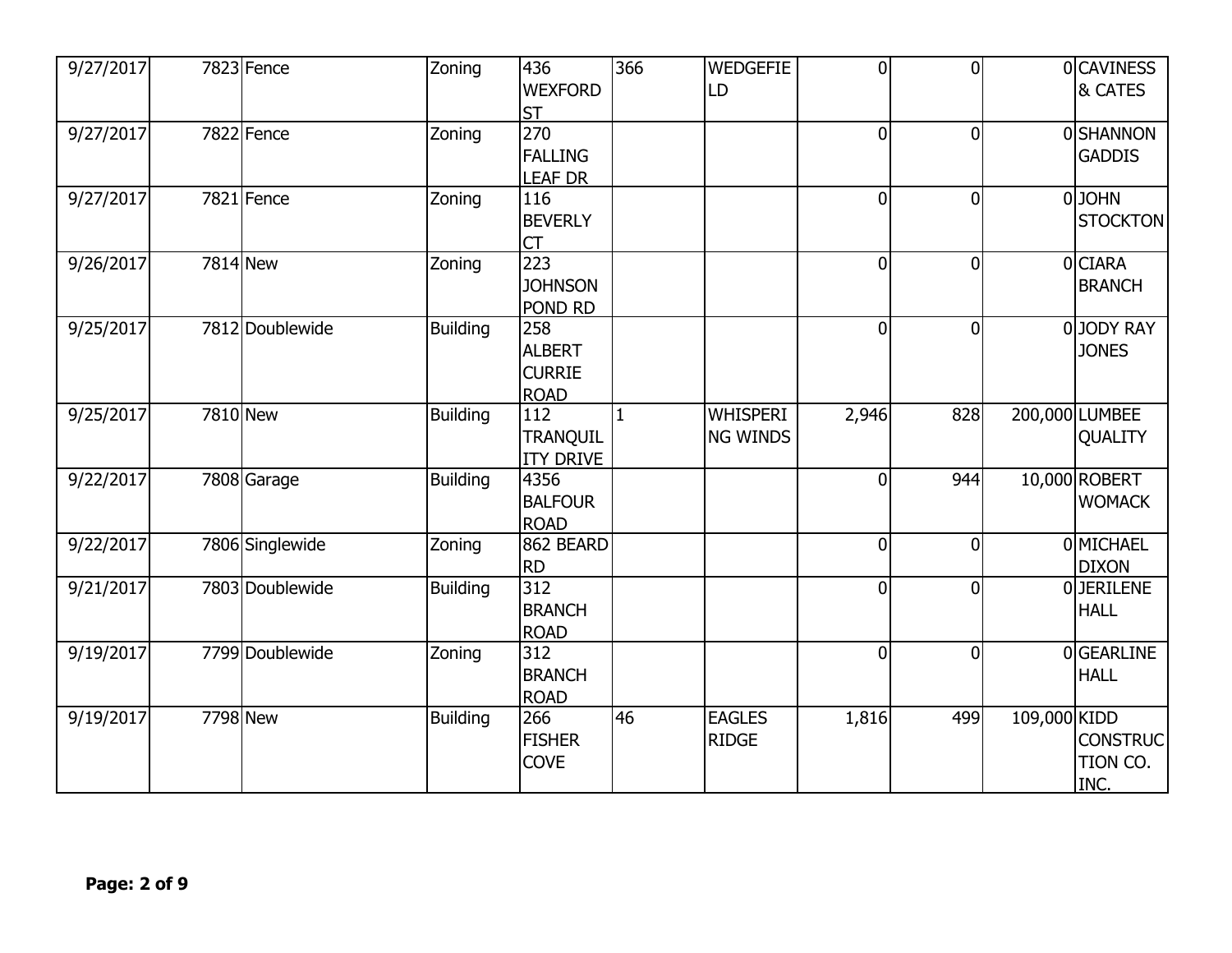| 9/19/2017 | <b>7797</b> New   | <b>Building</b>          | 300<br><b>YELLOWFO</b>                              | $\overline{29}$ | <b>EAGLES</b><br><b>RIDGE</b> | 1,700    | 622            | 102,000 KIDD | <b>CONSTRUC</b>                                                  |
|-----------|-------------------|--------------------------|-----------------------------------------------------|-----------------|-------------------------------|----------|----------------|--------------|------------------------------------------------------------------|
|           |                   |                          | <b>OT DRIVE</b>                                     |                 |                               |          |                |              | TION CO.<br>INC.                                                 |
| 9/18/2017 | 7791 Moved House  | <b>Building</b>          | 257<br><b>SOUTH</b><br><b>FORK</b><br><b>LOOP</b>   |                 |                               | 1,171    | 337            |              | 45,000 JAMES<br><b>CROOM</b>                                     |
| 9/18/2017 | 7790 New          | Zoning                   | 289 FILLY<br><b>LANE</b>                            | <b>12</b>       | <b>BLACK</b><br><b>BRANCH</b> | $\Omega$ | $\overline{0}$ |              | 0SOUTHEAS<br><b>TERN</b><br><b>GENERAL</b><br><b>CONST</b>       |
| 9/18/2017 | 7788 New          | <b>Building</b>          | 298<br><b>MEHERRIN</b><br><b>LOOP</b>               | 436             | <b>RIVERBRO</b><br><b>OKE</b> | 1,600    | 518            |              | 108,485 CAVINESS<br>LAND<br><b>DEVELOPM</b><br><b>ENT</b>        |
| 9/18/2017 | 7787 New          | <b>Building</b>          | 873<br>ROANOKE<br><b>DRIVE</b>                      | 232             | <b>RIVERBRO</b><br><b>OKE</b> | 1,962    | 683            |              | 123,435 CAVINESS<br><b>LAND</b><br><b>DEVELOPM</b><br><b>ENT</b> |
| 9/18/2017 | 7786 Garage       | Septic Re-<br>Inspection | 4356<br><b>BALFOUR</b><br><b>RD</b>                 |                 |                               | $\Omega$ | $\overline{0}$ | $\Omega$     |                                                                  |
| 9/18/2017 | 7784 New          | <b>Building</b>          | <b>144 ENO</b><br><b>COURT</b>                      | 230             | <b>RIVERBRO</b><br><b>OKE</b> | 1,950    | 696            |              | 123,435 CAVINESS<br><b>LAND</b><br><b>DEVELOPM</b><br><b>ENT</b> |
| 9/18/2017 | 7783 storage/shed | Zoning                   | 568 L A<br><b>SANDY RD</b>                          |                 |                               | $\Omega$ | $\mathbf 0$    |              | 0CHELSEA<br><b>STROUD</b>                                        |
| 9/18/2017 | 7782 Garage       | Zoning                   | 4356<br><b>BALFOUR</b><br><b>RD</b>                 |                 |                               | $\Omega$ | $\overline{0}$ |              | 0ROBERT<br><b>WOMACK</b>                                         |
| 9/18/2017 | 7780 Doublewide   | <b>Building</b>          | 148<br><b>HIDDEN</b><br><b>CREEK</b><br><b>LAND</b> |                 |                               | $\Omega$ | $\overline{0}$ |              | 0 HEATHER<br><b>COLLINS</b>                                      |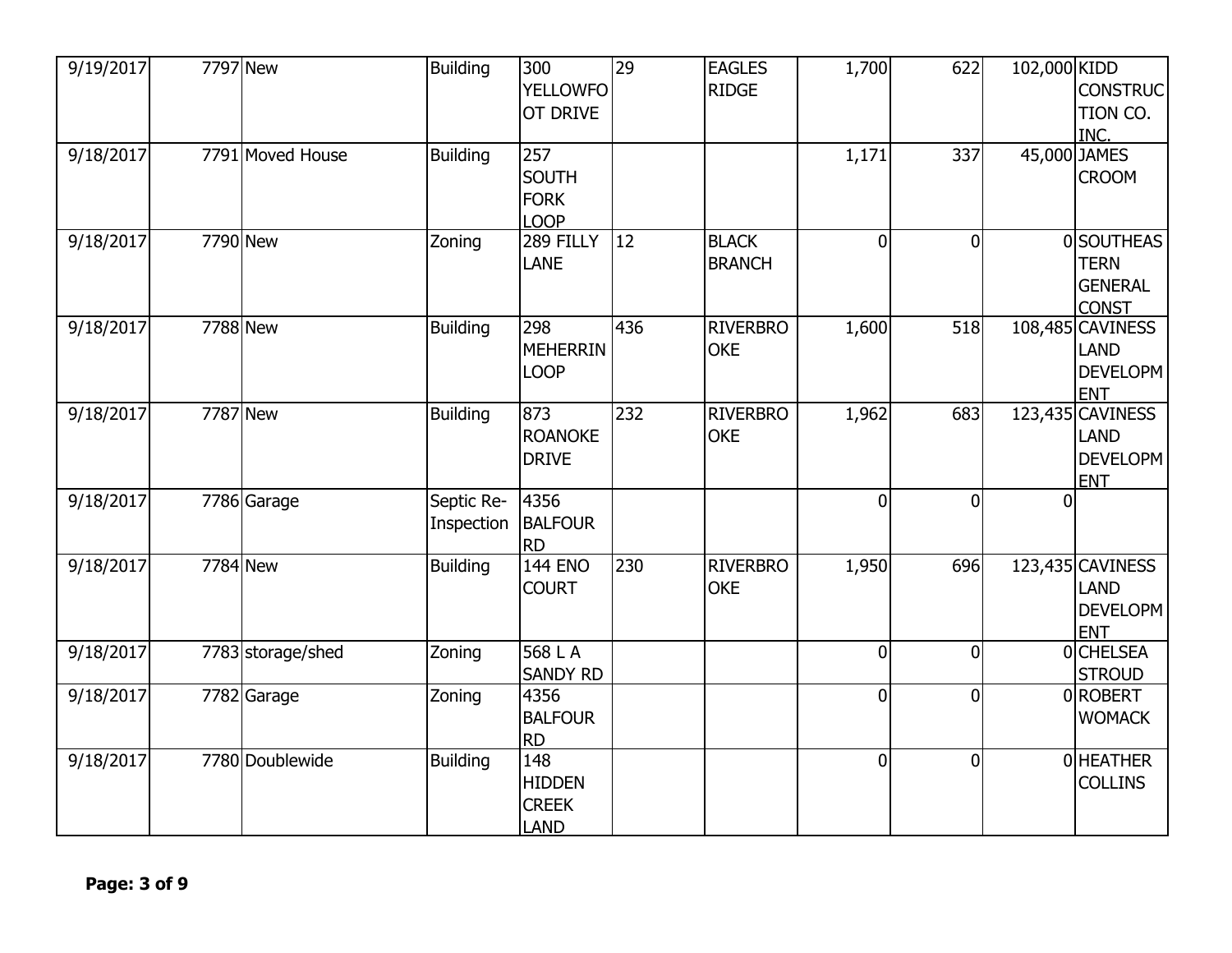| 9/15/2017 | 7778 storage/shed | Zoning          | 8564<br><b>CALLOWAY</b><br><b>RD</b>   | 6   | <b>QUEWHIFF</b><br><b>LE CRK</b> | $\overline{0}$ | $\overline{0}$ |               | 0 LAWRENCE<br><b>SHAMBERG</b><br>ER                        |
|-----------|-------------------|-----------------|----------------------------------------|-----|----------------------------------|----------------|----------------|---------------|------------------------------------------------------------|
| 9/15/2017 | 7770 New          | <b>Building</b> | 249<br><b>LEGENDS</b><br><b>DRIVE</b>  | 13  | <b>THE</b><br><b>LEGENDS</b>     | 2,118          | 763            | 108,750 TRACE | <b>HOMES</b>                                               |
| 9/15/2017 | 7769 New          | <b>Building</b> | 343<br><b>LEGENDS</b><br><b>DRIVE</b>  | 21  | <b>THE</b><br><b>LEGENDS</b>     | 2,106          | 611            | 127,500 TRACE | HOMES,<br>INC.                                             |
| 9/15/2017 | 7768 New          | <b>Building</b> | 270<br><b>WEXFORD</b><br><b>STREET</b> | 357 | <b>WEDGEFIE</b><br>LD            | 2,652          | 774            |               | 204,000 CAVINESS<br>& CATES                                |
| 9/15/2017 | 7767 New          | <b>Building</b> | 117<br><b>WEXFORD</b><br><b>STREET</b> | 278 | <b>WEDGEFIE</b><br>LD            | 2,355          | 853            |               | 0CAVINESS<br>& CATES                                       |
| 9/15/2017 | 7766 New          | Zoning          | <b>144 ENO</b><br><b>COURT</b>         | 230 | <b>RIVERBRO</b><br><b>OKE</b>    | $\overline{0}$ | $\overline{0}$ |               | <b>OCAVINESS</b><br>LAND<br><b>DEVELOPM</b><br><b>ENT</b>  |
| 9/15/2017 | 7765 New          | Zoning          | 873<br><b>ROANOKE</b><br><b>DR</b>     | 232 | <b>RIVERBRO</b><br><b>OKE</b>    | $\overline{0}$ | $\overline{0}$ |               | 0 CAVINESS<br><b>LAND</b><br><b>DEVELOPM</b><br><b>ENT</b> |
| 9/15/2017 | 7764 New          | Zoning          | 298<br><b>MEHERRIN</b><br><b>LOOP</b>  | 436 | <b>RIVERBRO</b><br><b>OKE</b>    | $\overline{0}$ | $\overline{0}$ |               | 0 CAVINESS<br><b>LAND</b><br><b>DEVELOPM</b><br><b>ENT</b> |
| 9/14/2017 | 7760 New          | Zoning          | 343<br><b>LEGENDS</b><br><b>DR</b>     | 21  | <b>THE</b><br><b>LEGENDS</b>     | $\overline{0}$ | $\overline{0}$ |               | 0TRACE<br><b>HOMES</b>                                     |
| 9/14/2017 | 7759 New          | Zoning          | 249<br><b>LEGENDS</b><br><b>DR</b>     | 13  | <b>THE</b><br><b>LEGENDS</b>     | $\overline{0}$ | $\overline{0}$ |               | <b>OTRACE</b><br><b>HOMES</b>                              |
| 9/14/2017 | 7758 New          | Zoning          | 270<br><b>WEXFORD</b><br><b>ST</b>     | 357 | <b>WEDGEFIE</b><br>LD            | $\overline{0}$ | $\overline{0}$ |               | 0CAVINESS<br>& CATES                                       |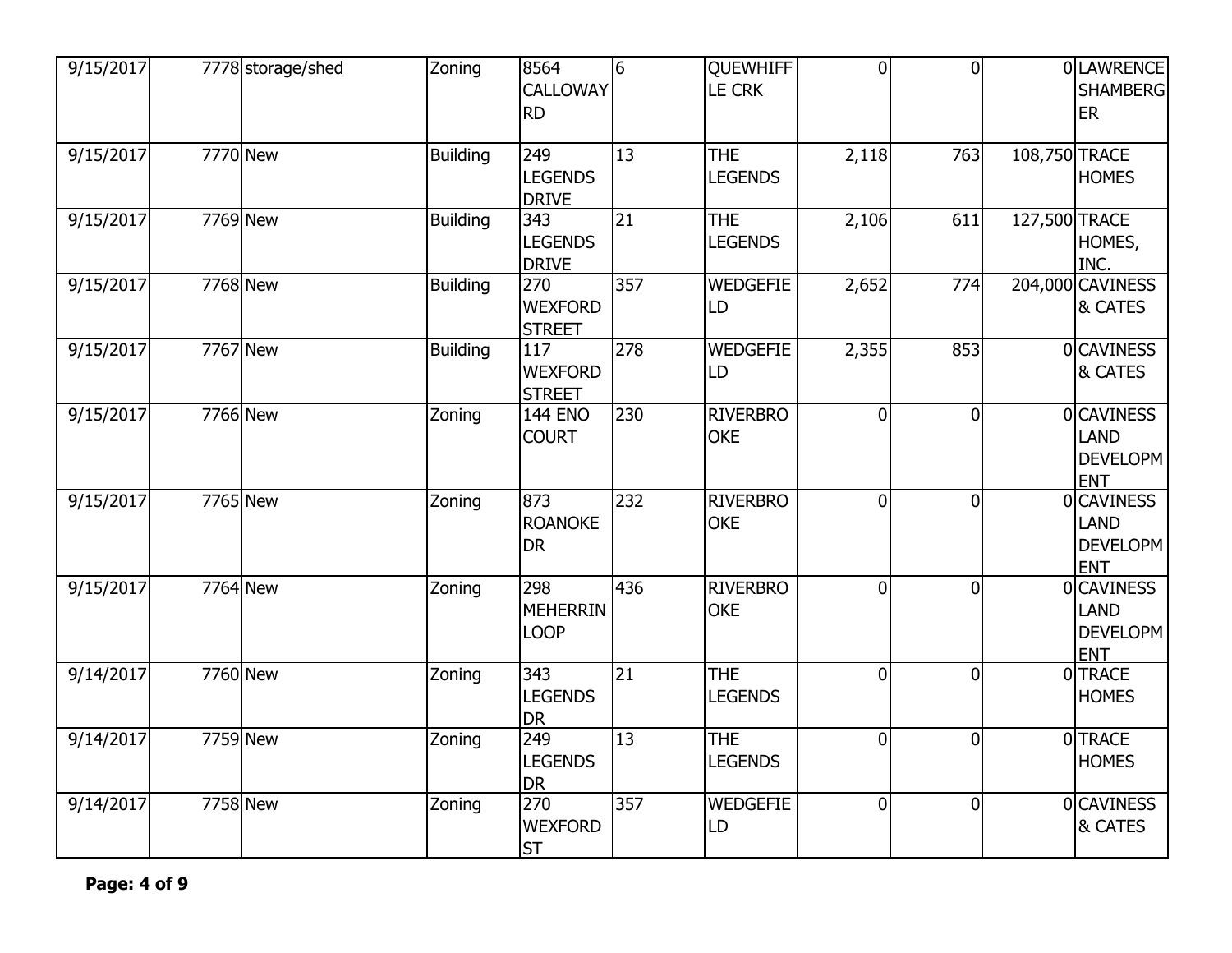| 9/14/2017 | 7757 New               | Zoning                     | 117<br><b>WEXFORD</b><br><b>ST</b>      | 278            | <b>WEDGEFIE</b><br>LD                         | $\overline{0}$ | $\overline{0}$ |   | <b>OCAVINESS</b><br>& CATES                                     |
|-----------|------------------------|----------------------------|-----------------------------------------|----------------|-----------------------------------------------|----------------|----------------|---|-----------------------------------------------------------------|
| 9/14/2017 | 7756 storage/shed      | Zoning                     | 6688<br><b>CALLOWAY</b><br><b>RD</b>    |                |                                               | $\overline{0}$ | $\overline{0}$ |   | 0MARGARET<br><b>BROOKS</b>                                      |
| 9/14/2017 | 7755 New               | Zoning                     | 580<br><b>HOBSON</b><br><b>ROAD</b>     |                |                                               | $\overline{0}$ | $\overline{0}$ |   | 0BRAD<br><b>BUTLER</b>                                          |
| 9/14/2017 | 7754 New               | Improveme 112<br>nt/Repair | <b>TRANQUIL</b><br><b>ITY DR</b>        | $\mathbf{1}$   | <b>WHISPERI</b><br><b>NG WINDS</b>            | $\overline{0}$ | $\overline{0}$ | 0 |                                                                 |
| 9/14/2017 | 7752 New               | Zoning                     | 112<br><b>TRANQUIL</b><br><b>ITY DR</b> | $\mathbf{1}$   | <b>WHISPERI</b><br>NG WINDS                   | $\overline{0}$ | $\overline{0}$ |   | OLLUMBEE<br>QUALITY                                             |
| 9/14/2017 | 7751 Other             | Zoning                     | 223<br><b>FLAGSTON</b><br><b>E LANE</b> |                |                                               | $\overline{0}$ | $\overline{0}$ |   | 0PPI<br><b>INSURANC</b>                                         |
| 9/13/2017 | 7750 Addition          | <b>Building</b>            | 158 TRIPS<br><b>COURT</b>               | 50             | <b>BRIDGEPO</b><br><b>RT</b>                  | 285            | 180            |   | 31,000 GEORGE<br><b>PUGH</b>                                    |
| 9/13/2017 | 7746 New               | Building                   | 5671<br><b>ARABIA</b><br><b>ROAD</b>    | 5              | <b>WOODSTO</b><br><b>NE</b><br><b>ESTATES</b> | 1,614          | 487            |   | 70,000 TRISTAR<br><b>BUILDING</b><br>&<br>DEVELOPM<br>ENT, INC. |
| 9/13/2017 | $\overline{77}$ 45 New | <b>Building</b>            | 117 ELLIS<br><b>ROAD</b>                | $\overline{4}$ | <b>WOODSTO</b><br><b>NE</b><br><b>ESTATES</b> | 1,614          | 487            |   | 70,000 TRISTAR<br><b>BUILDING</b><br>&<br>DEVELOPM<br>ENT, INC. |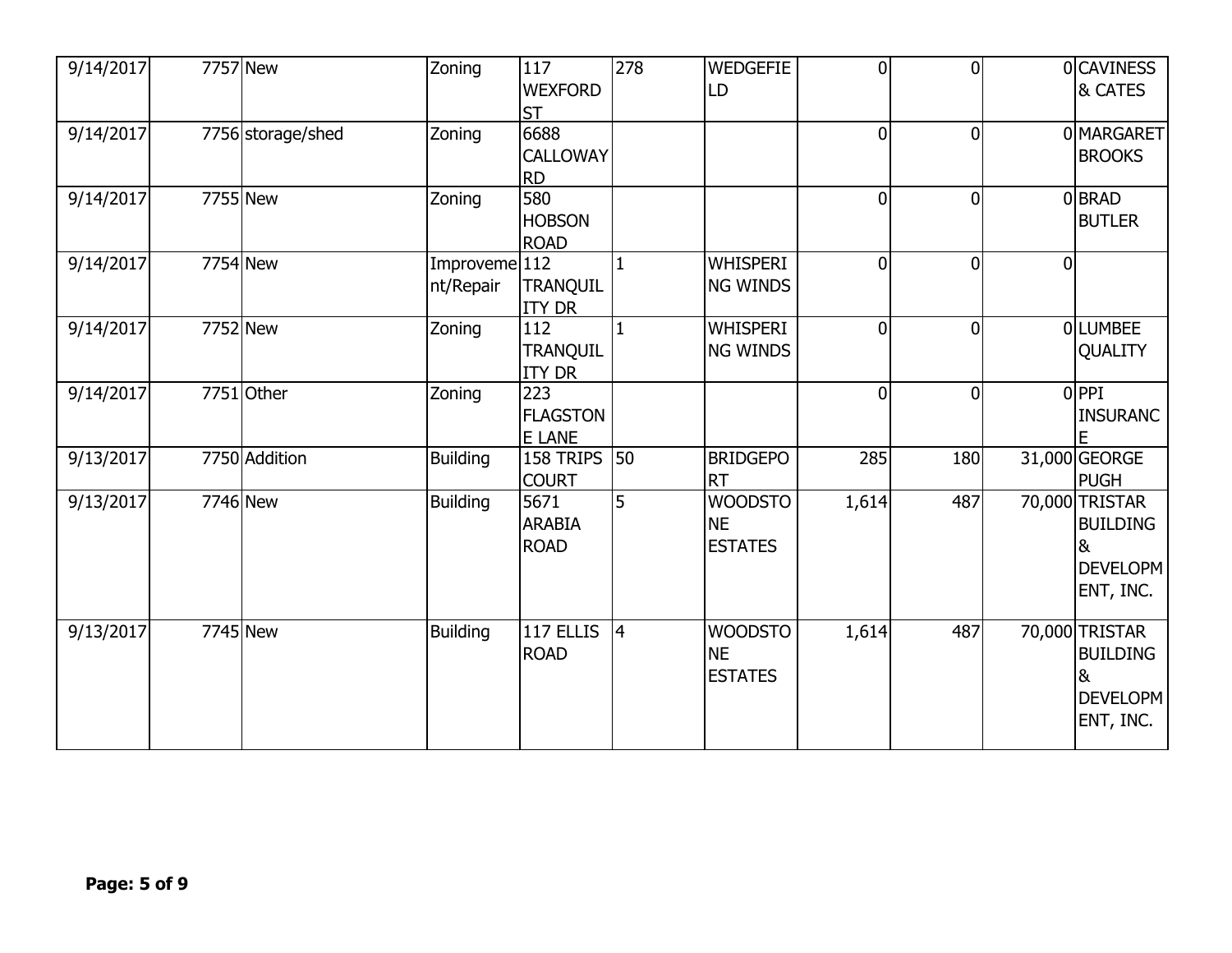| 9/13/2017              | 7744 New                | <b>Building</b> | 171 ELLIS<br>ROAD                                     | $ 1\rangle$  | <b>WOODSTO</b><br><b>NE</b><br><b>ESTATES</b> | 1,614          | 487            |              | 70,000 TRISTAR<br><b>BUILDING</b><br>&<br>DEVELOPM<br>ENT, INC. |
|------------------------|-------------------------|-----------------|-------------------------------------------------------|--------------|-----------------------------------------------|----------------|----------------|--------------|-----------------------------------------------------------------|
| 9/13/2017              | 7743 Doublewide         | Zoning          | 258<br><b>ALBERT</b><br><b>CURRIE</b><br><b>ROAD</b>  |              |                                               | $\overline{0}$ | $\overline{0}$ |              | 0JODY RAY<br><b>JONES</b>                                       |
| 9/13/2017              | 7742 Other              | Zoning          | 231<br><b>FLAGSTON</b><br>E LANE                      |              |                                               | $\overline{0}$ | $\overline{0}$ |              | 0JASON<br><b>BROCKUS</b>                                        |
| 9/13/2017              | 7740 Addition           | Zoning          | 158 TRIPS<br><b>CT</b>                                | 50           | <b>BRIDGEPO</b><br><b>RT</b>                  | $\overline{0}$ | $\overline{0}$ |              | 0GEORGE<br><b>PUGH</b>                                          |
| $\overline{9}/13/2017$ | 7739 New                | <b>Building</b> | 130<br><b>WESTON</b><br><b>WOODS</b><br><b>STREET</b> | 324          | <b>WEDGEFIE</b><br>LD                         | 2,368          | 1,006          | 132,000 KIDD | <b>CONSTRUC</b><br>TION CO.<br>INC.                             |
| 9/13/2017              | 7738 New                | <b>Building</b> | 146<br><b>WESTON</b><br><b>WOODS</b><br><b>STREET</b> | 323          | <b>WEDGEFIE</b><br>LD                         | 2,396          | 752            | 134,000 KIDD | <b>CONSTRUC</b><br>TION CO.<br>INC.                             |
| 9/13/2017              | 7737 New                | <b>Building</b> | 158<br><b>WESTON</b><br><b>WOODS</b><br><b>STREET</b> | 322          | <b>WEDGEFIE</b><br>LD                         | 2,480          | 900            | 132,000 KIDD | <b>CONSTRUC</b><br>TION CO.<br>INC.                             |
| 9/13/2017              | 7736 New                | <b>Building</b> | 172<br><b>WESTON</b><br><b>WOODS</b><br><b>STREET</b> | 321          | <b>WEDGEFIE</b><br>LD                         | 2,302          | 622            | 128,000 KIDD | <b>CONSTRUC</b><br>TION CO.<br>INC.                             |
| 9/13/2017              | 7734 New                | Zoning          | 171 ELLIS<br>ROAD                                     | $\mathbf{1}$ | <b>WOODSTO</b><br><b>NE</b><br><b>ESTATES</b> | $\overline{0}$ | $\overline{0}$ |              | 0TRISTAR<br><b>BUILDING</b>                                     |
| 9/13/2017              | 7733 Accessory Building | <b>Building</b> | 336<br>HOGART<br><b>STREET</b>                        |              | <b>BRIDGE</b><br><b>PORT</b>                  | $\overline{0}$ | 0              |              | 0 WILBERT<br><b>CASSIDY</b>                                     |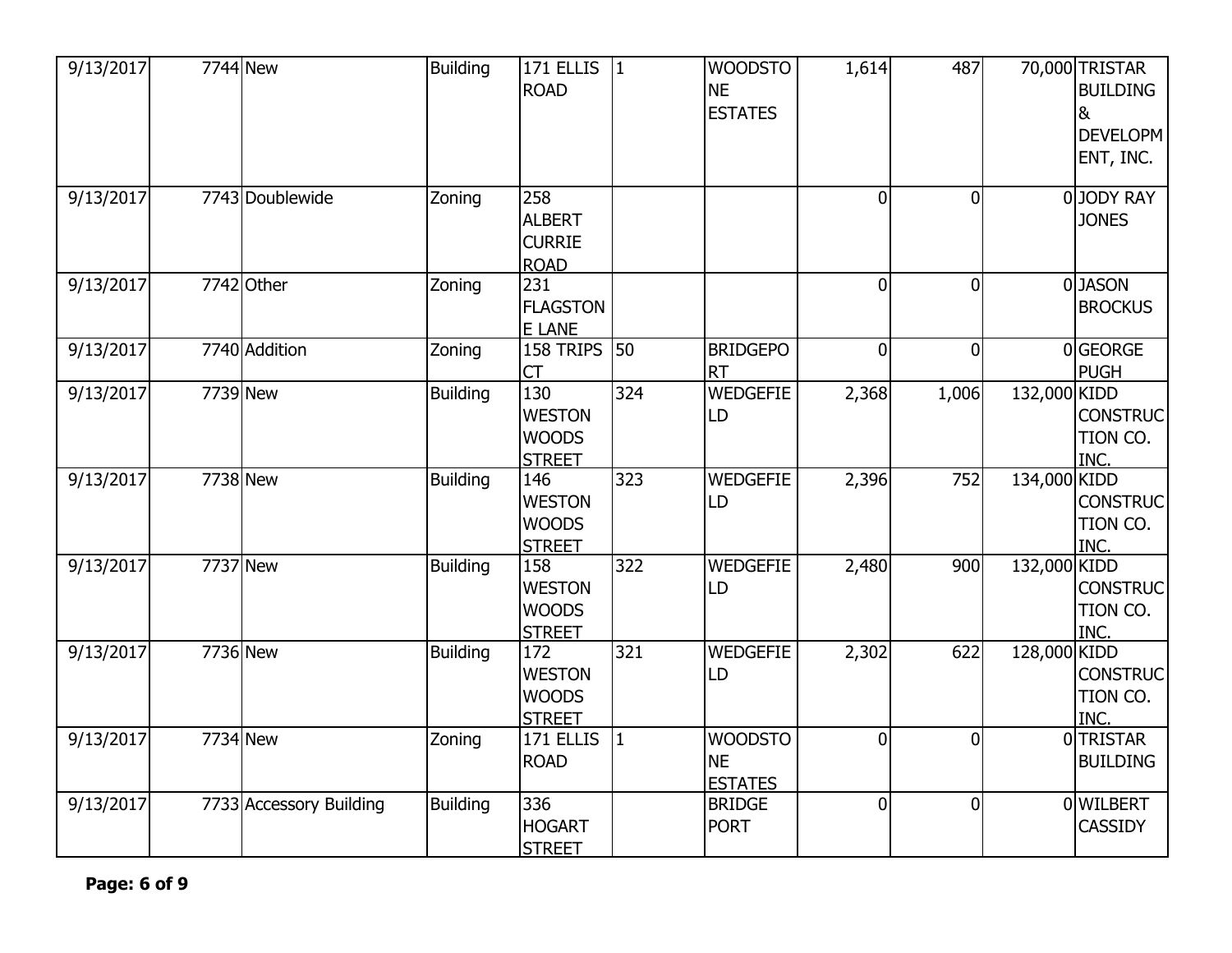| 9/12/2017 | 7731 New        | Zoning           | 172<br><b>WESTON</b><br>WOODS ST      | 321            | <b>WEDGEFIE</b><br>LD        | $\overline{0}$ | $\overline{0}$ | $0$ KIDD<br><b>CONSTRUC</b><br><b>TION</b>                     |
|-----------|-----------------|------------------|---------------------------------------|----------------|------------------------------|----------------|----------------|----------------------------------------------------------------|
| 9/12/2017 | 7730 New        | Zoning           | 158<br><b>WESTON</b><br>WOODS ST      | 322            | <b>WEDGEFIE</b><br>LD        | $\overline{0}$ | $\overline{0}$ | $0$ KIDD<br><b>CONSTRUC</b><br><b>TION</b>                     |
| 9/12/2017 | 7729 New        | Zoning           | 130<br><b>WESTON</b><br>WOODS ST      | 324            | <b>WEDGEFIE</b><br>LD        | $\overline{0}$ | $\overline{0}$ | $0$ KIDD<br><b>CONSTRUC</b><br><b>TION</b>                     |
| 9/12/2017 | 7728 New        | Zoning           | 146<br><b>WESTON</b><br>WOODS ST      | 323            | <b>WEDGEFIE</b><br>LD        | $\overline{0}$ | $\overline{0}$ | $0$ KIDD<br><b>CONSTRUC</b><br><b>TION</b>                     |
| 9/12/2017 | 7727 New        | Zoning           | 326<br><b>WEXFORD</b><br><b>ST</b>    | 360            | <b>WEDGEFIE</b><br>LD        | $\overline{0}$ | $\overline{0}$ | $0$ KIDD<br><b>CONSTRUC</b><br><b>TION</b>                     |
| 9/12/2017 | 7723 Garage     | Zoning           | 230<br><b>APPLACHAI</b><br>N DR       | 34             | <b>RIDGEVIE</b><br>W DR      | $\overline{0}$ | $\overline{0}$ | 0RONALD<br><b>NORRIS</b>                                       |
| 9/11/2017 | 7716 New        | Zoning           | 106<br><b>SUNDANCE</b><br><b>DR</b>   | $\overline{2}$ | <b>SOMERSET</b>              | $\overline{0}$ | $\overline{0}$ | 0 MOHLER<br><b>HOMES</b>                                       |
| 9/11/2017 | 7712 Doublewide | Zoning           | 111<br><b>MCIVER</b><br><b>LANE</b>   | 107            | <b>WOODLAN</b><br>D          | $\overline{0}$ | $\overline{0}$ | 0JOSEPH<br><b>GILLIS</b>                                       |
| 9/8/2017  | 7711 Other      | Swimming<br>Pool | 296<br><b>BOWERS</b><br><b>ROAD</b>   | 15             | Seaford                      | $\overline{0}$ | $\overline{0}$ | 25,400 JEFFREY<br><b>BARNAK</b>                                |
| 9/8/2017  | 7710 New        | <b>Building</b>  | 379<br><b>LEGENDS</b><br><b>DRIVE</b> | 20             | <b>THE</b><br><b>LEGENDS</b> | 1,995          | 870            | 121,500 MCLEAN<br><b>CONTRACT</b><br>ING &<br><b>INVESTING</b> |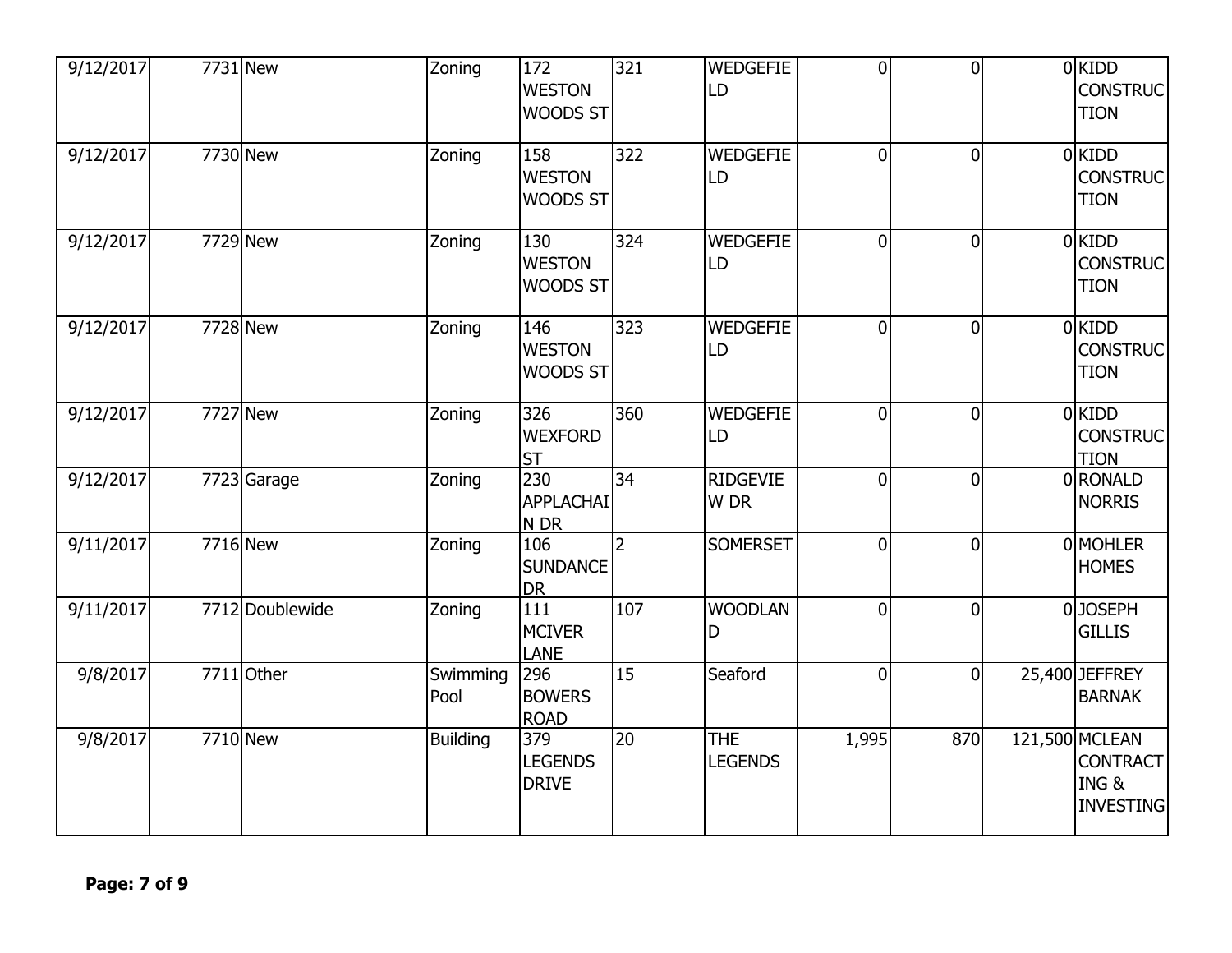| 9/8/2017 | 7709 New        | <b>Building</b> | 367<br><b>LEGENDS</b><br><b>DRIVE</b>   | 19  | <b>THE</b><br><b>LEGENDS</b>           | 2,118          | 763            |             | 110,000 MCLEAN<br><b>CONTRACT</b><br>ING&<br><b>INVESTING</b> |
|----------|-----------------|-----------------|-----------------------------------------|-----|----------------------------------------|----------------|----------------|-------------|---------------------------------------------------------------|
| 9/8/2017 | 7706 New        | <b>Building</b> | 263<br><b>BRENTMO</b><br>OR DRIVE       | 222 | <b>MIDLANDS</b><br>@<br><b>BEDFORD</b> | 1,433          | 682            | 116,850 GML | DEVELOPM<br>ENT, LLC                                          |
| 9/8/2017 | 7705 New        | <b>Building</b> | 195<br><b>BRENTMO</b><br>OR DRIVE       | 217 | <b>MIDLANDS</b><br>@<br><b>BEDFORD</b> | 2,906          | 683            | 118,850 GML | DEVELOPM<br>ENT, LLC                                          |
| 9/7/2017 | 7699 Doublewide | Zoning          | 235<br><b>SUMMERW</b><br>OOD DR         |     |                                        | $\overline{0}$ | $\overline{0}$ |             | 0 <sup>MIOSHI</sup><br><b>PATTERSO</b><br>N                   |
| 9/6/2017 | 7696 Other      | Zoning          | 2423 HWY<br>401<br><b>BUSINESS</b>      |     |                                        | $\overline{0}$ | $\overline{0}$ |             | 0CHRIS<br><b>SLOCUM</b>                                       |
| 9/6/2017 | 7695 New        | <b>Building</b> | 222<br><b>BRENTMO</b><br>OR DRIVE       | 243 | <b>MIDLANDS</b><br>@<br><b>BEDFORD</b> | 3,014          | 918            | 118,300 GML | DEVELOPM<br>ENT, LLC                                          |
| 9/5/2017 | 7692 Fence      | Zoning          | 381<br><b>STONEBRI</b><br><b>AR AVE</b> | 47  | <b>MIDLANDS</b><br>@<br><b>BEDFORD</b> | $\overline{0}$ | $\overline{0}$ |             | $0$ LMS&<br><b>SONS</b>                                       |
| 9/1/2017 | 7689 Doublewide | <b>Building</b> | 6737<br><b>ROCKFISH</b><br><b>ROAD</b>  |     |                                        | $\overline{0}$ | $\overline{0}$ |             | 0JOHNNY<br><b>STEPHENS</b>                                    |
| 9/1/2017 | 7685 Other      | Zoning          | 277<br><b>FLAGSTON</b><br>E LANE        |     |                                        | $\overline{0}$ | $\overline{0}$ |             | 0 ALL SIGNS<br><b>GRAPHICS</b>                                |
| 9/1/2017 | 7684 Doublewide | Zoning          | 6737<br><b>ROCKFISH</b><br><b>RD</b>    |     |                                        | $\overline{0}$ | $\mathbf 0$    |             | 0JOHNNY<br><b>STEPHENS</b>                                    |